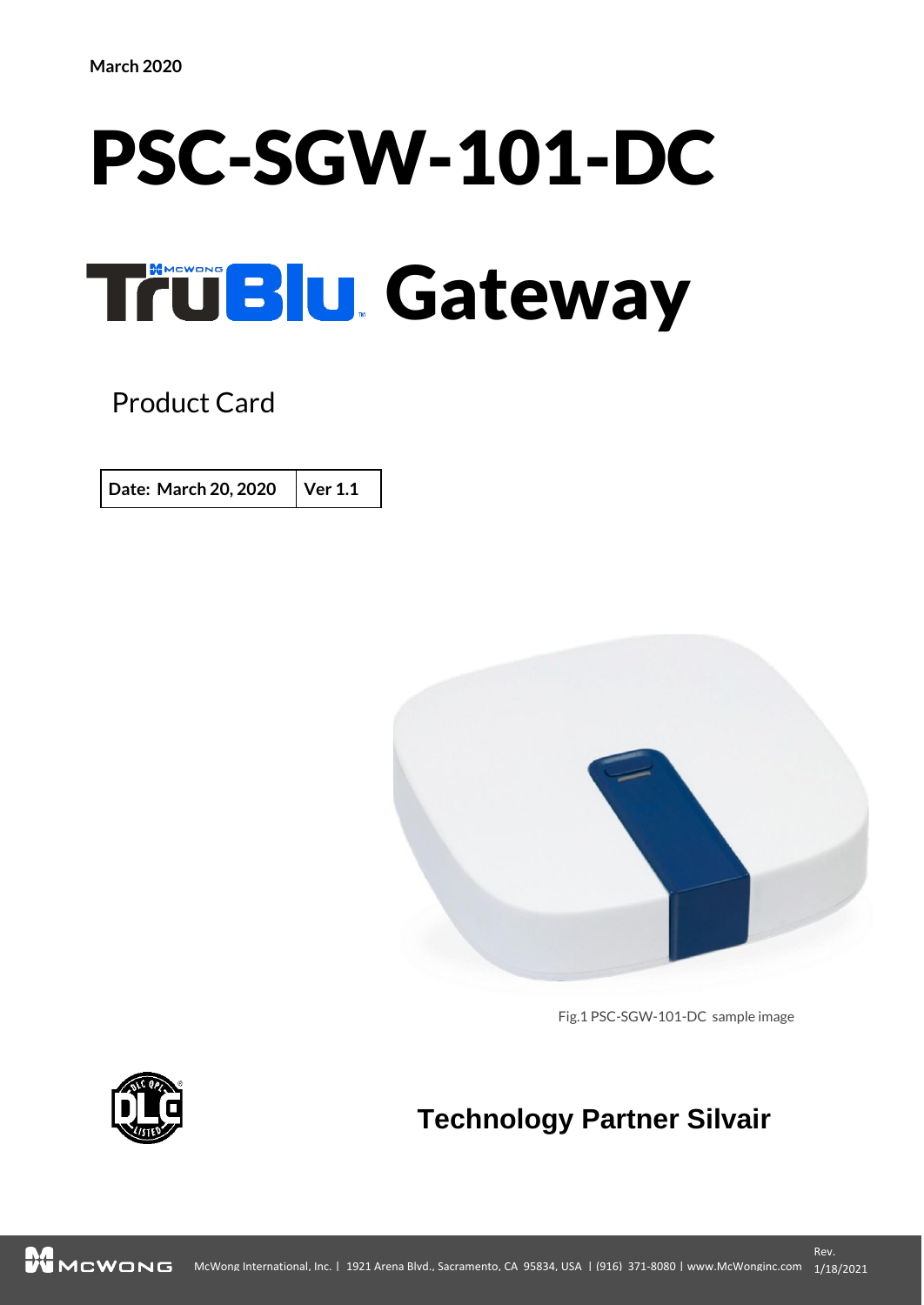### **Overview**

The PSC-SGW-101-DC is the TruBlu™ gateway that extends the mesh network with Internet access. It allows our partners to collect data from their Bluetooth mesh lighting networks and transmit them to the TruBlu™ Cloud, from where it can be visualised and analysed. The PSC-SGW-101-DC also allows the partners to have control over lighting control functions.

#### **Lighting installations with PSC-SGW-101-DC**

- One gateway can control multiple areas
	- A single area is a single level of a building and includes a floor plan which helps to navigate through commissioning, monitoring and maintenance of a project.
- Can handle data from a network of approximately 200 bluetooth mesh devices.
- Works with qualified Bluetooth mesh stack.

| <b>Specifications</b>          |                                                                                    |
|--------------------------------|------------------------------------------------------------------------------------|
| <b>Computing &amp; Storage</b> | 800 MHz ARM A7 with 512 MB RAM<br>8 GB of storage<br>$\checkmark$                  |
| <b>Ethernet</b>                | 10/100 Ethernet with PoE 802.3 af<br>$\checkmark$                                  |
| Wi-Fi                          | Wi-Fi 802.11a/b/g/n/ac<br>$\checkmark$                                             |
| <b>Accessory Options</b>       | Wall / Ceiling Bracket<br>$\sqrt{}$<br>International Power Adapter<br>$\checkmark$ |

#### **Services**

The PSC-SGW-101-DC is the enabler of TruBlu™ services such as:

| <b>Scheduling</b>           | Automatic mode allowing to recall scheduled scenes for a zone(s)<br>at the specified time on specified days. |
|-----------------------------|--------------------------------------------------------------------------------------------------------------|
| <b>Energy Monitoring</b>    | Provides real time data on the power consumption of the lighting<br>installation in your building.           |
| <b>Occupancy Monitoring</b> | See real-time occupancy heatmap.                                                                             |

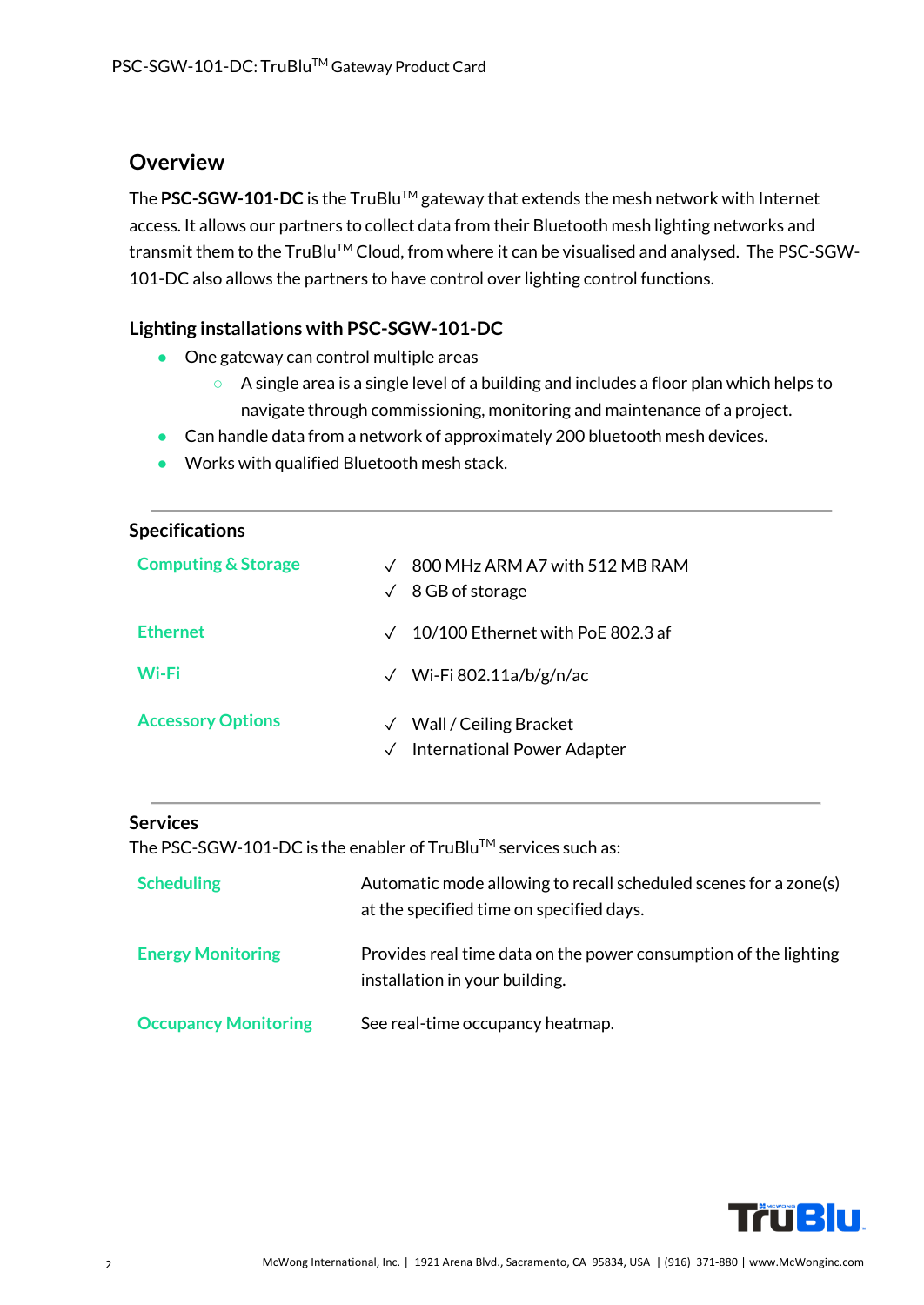#### **Remote maintenance and upgrades**

- The PSC-SGW-101-DC is remotely upgradeable (regular maintenance updates).
- Remote access to gateway data, remote monitoring, remote provisioning. The owner of the lighting installation needs only to install the gateway in the space, but does not need to perform health-checks or do the updates.
- Monitoring and logging alerts for the key performance metrics such as: CPU load and connectivity status.
- In case of an unexpected issue with a gateway device or a need of an emergency reconfiguration, the owner / installer needs to contact the support and these cases are handled by the gateway provider.

#### **Updates and security**

- Linux Operating System, secure boot & encrypted file system
- $\bullet$  High level of hardware and software security (secure boot  $\&$  encrypted file system that can only be accessed with the management platform)
- Secure provisioning of devices: gateways are provisioned with secure IDs and encrypted keys
- $\bullet$  Automatic security updates
- OS updates & fixes to vulnerabilities as soon as any discovered

#### **Networking options**

- Qualified Bluetooth Mesh
- $\bullet$  10/100 Ethernet with PoE 802.3 af
- Outbound and inbound amplification increasing connectivity range
- WiFi
- Static IP

#### **Gateway network requirements**

- PSC-SGW-101-DC uses DHCP to configure its IP address, default gateway, and DNS servers.
- The PSC-SGW-101-DC user must whitelist several remote hosts & ports. A full list of remote hosts & ports is available in "*SN-210* TruBluTM *gateway set up and connection instructions"*.
	- Be aware that many of these hosts resolve to multiple IP addresses which may change at any time. System administrators should not rely on whitelisting individual IP addresses for these services.